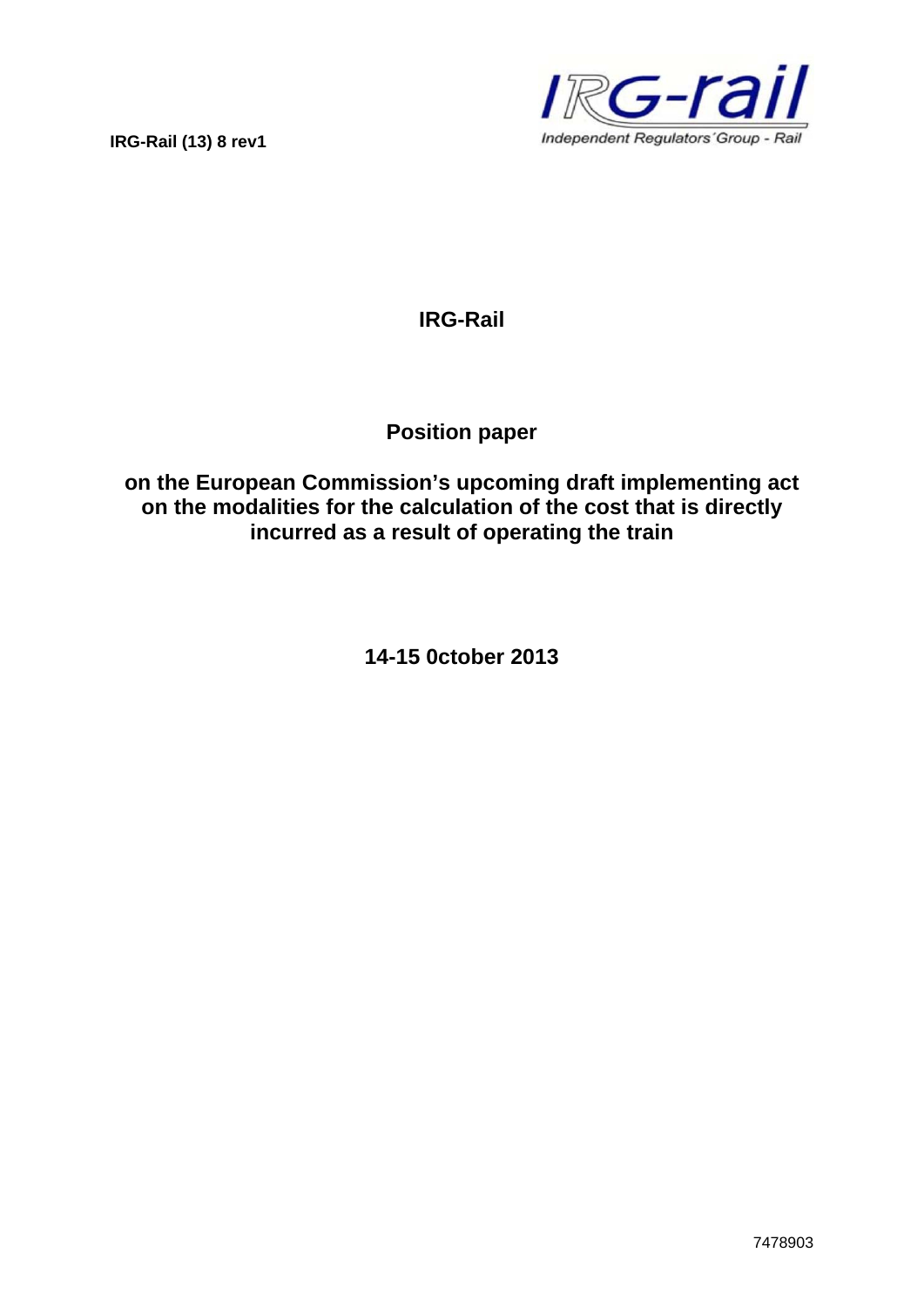### **IRG-Rail (13) 8 rev1**



#### *Introduction*

- 1. According to article 31 (3) of Directive 2012/34/EU, the European Commission *"shall adopt measures setting out the modalities for the calculation of the cost that is directly incurred as a result of operating the train"*.
- 2. In preparation for the said implementing act, the European Commission entered into a dialogue with the rail regulatory bodies both bilaterally and within the European Network of Rail Regulatory Bodies (ENRRB) in March 2013 in order to discuss with them certain issues the European Commission had been working on. One of these was a "Questionnaire on modalities for direct costs" (the Questionnaire) sent to each member state's national regulatory body in April, which they were subsequently invited to complete.
- 3. In this context IRG-Rail developed this paper addressing the methodology outlined by the European Commission in its questionnaire and providing input to the discussions preparing the upcoming implementing act on its part.

### *I. General remarks*

<u>.</u>

- 4. This paper builds on the IRG-Rail position paper published in October 2012, which aimed at clarifying the concept of *"cost that is directly incurred as a result of operating the train service*" as it was set out in article 7 (3) of Directive 2001/14/EC and provided explanatory guidelines on the way this charging principle may be interpreted and implemented. The key conclusions to the October 2012 paper were as follows:<sup>1</sup>
	- The "*cost that is directly incurred as a result of operating the train service*" should be interpreted as being short-run marginal costs (SRMC).
	- Short-run marginal costs should include (but not necessarily be limited to):
		- Operating costs (*e.g.* signalling)
		- Maintenance costs (*e.g.* wear and tear repairs)
		- Renewal costs (the issue of what renewal costs should necessarily be considered is subject to further discussions, as the categorisation of costs included in renewals or maintenance costs has not yet been finalised).
	- $\triangleright$  All fixed costs are excluded from the costs directly incurred by the infrastructure manager as a result of operating the train service.

<sup>&</sup>lt;sup>1</sup> The exception of article 8 (1) Directive 2001/14/EC should be taken into consideration where relevant.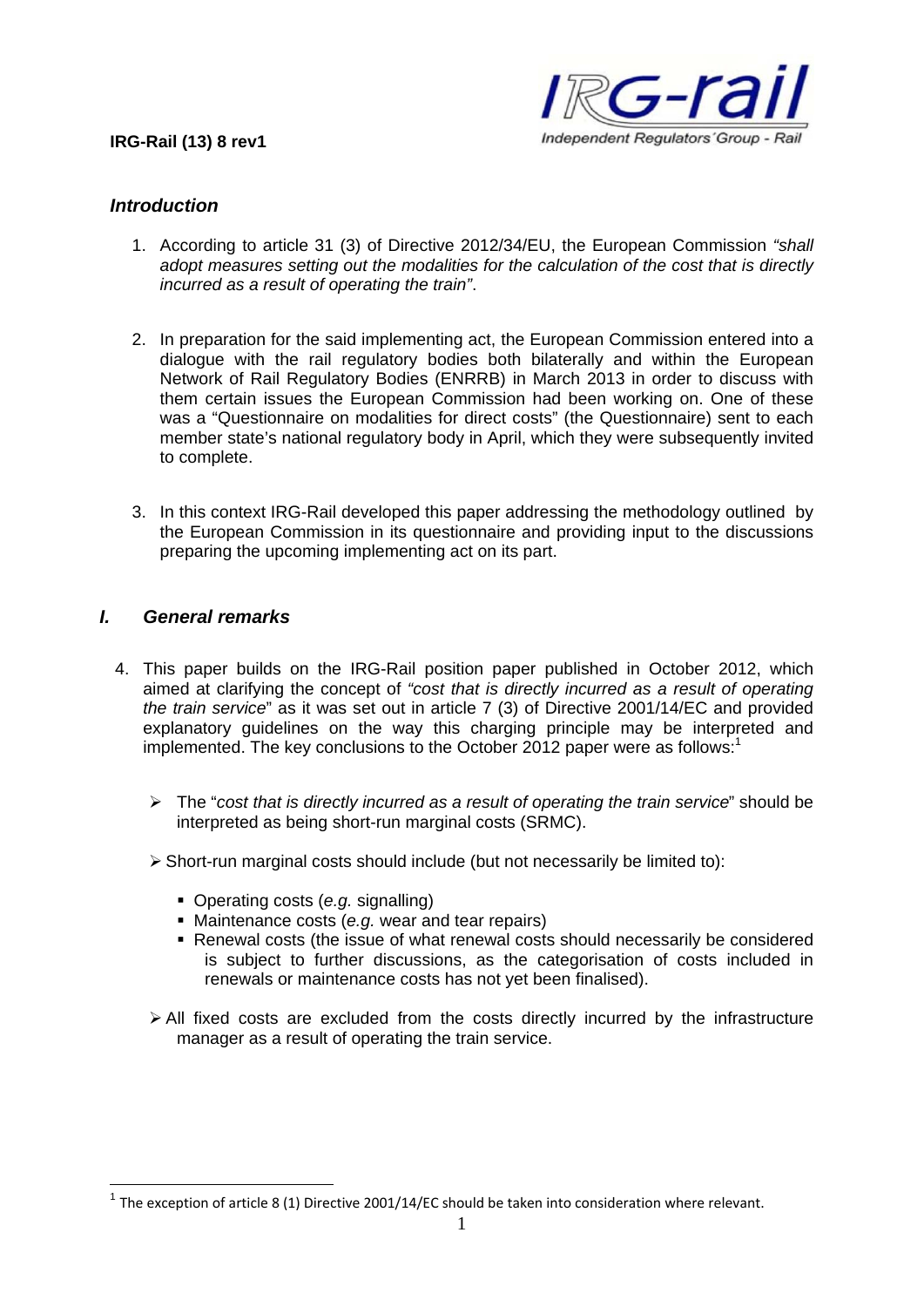

# *II. Marginal costs and renewal costs*

- 5. The directive 2012/34/EU uses the terms "*cost that is directly incurred as a result of operating the train service*" and "marginal/direct cost" as equivalent2.
- 6. According to the October 2012 position paper of IRG-Rail, this should be understood as short-run marginal costs. IRG-Rail notes that the purpose of the European Commission's approach on track access charging is to ensure efficient use of the existing European rail network, together with non-discriminatory charges. Marginal cost pricing is a way of meeting this objective as it provides the appropriate incentives to both the infrastructure managers and railway undertakings to behave in ways that are likely to deliver allocatively efficient outcomes on a fixed network.
- 7. It should be highlighted that the definition of cost directly incurred as a result of operating a train clearly depends on the timeframe considered. The concept of shortrun marginal costs implies a short-to-medium time horizon. Since no specific time horizon is defined in the legal framework, members of IRG-Rail believe that it may be useful that the upcoming implementing act allows regulatory bodies to set the principles for a time horizon framework. This would need to be consistent with the constraints that exist in each member State.
- 8. IRG-Rail also believes that an indication of what is covered by maintenance and renewal should be provided. Renewal costs may represent a significant part of variable costs. In some member states some renewal costs (occurring within a shorter timeframe) are included as costs of short-run use. This differs from an approach of limiting direct costs to operating costs and maintenance costs only, with the consequence of allocating renewal costs differently. Some member states still have to determine a concrete approach. Regulatory bodies will need to address the issue of renewal costs in order to ensure that they are treated and expressed in a transparent way.

# *III. The generalisation method*

1

9. The European Commission discusses a "*generalisation method*" of calculating direct costs. It would be useful, when introducing such a new method and terminology, to clarify its purpose and application in the implementing act. IRG-Rail notes the proposed methodology outlined in the Questionnaire. The proposed method aims a setting out a systematic way of estimating direct costs, starting from the total costs of the infrastructure manager and eliminating the fixed costs. The latter comprise extraordinary expenditure, expenditure that is not directly associated with infrastructure management together with cost categories and cost centres that do not vary with an additional train service or train runs.

<sup>2</sup> Our interpretation of the European Commission's definition of costs directly incurred is that it relates to *Short Run Marginal Costs*, so the paper focuses on this interpretation of cost directly incurred.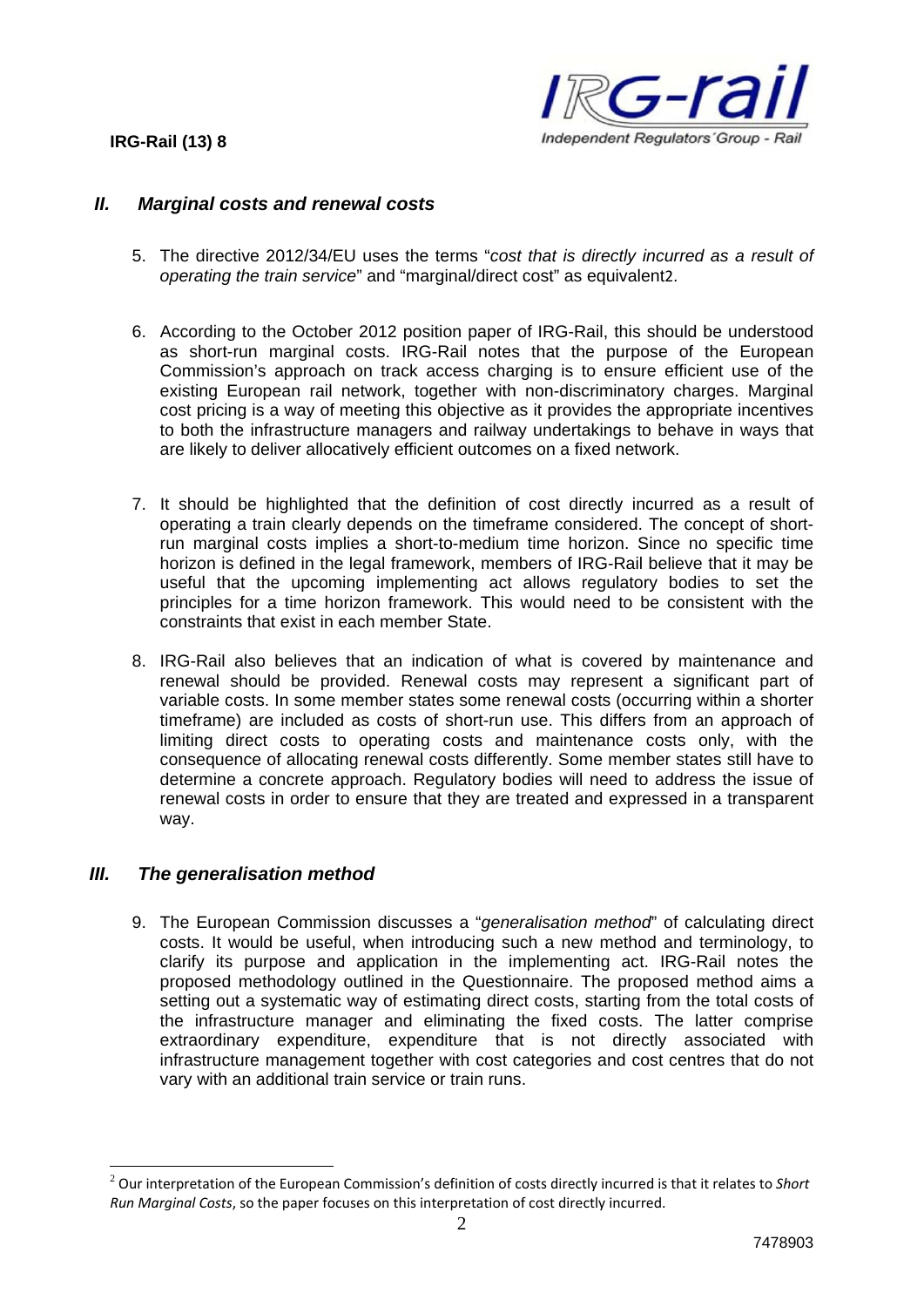

1

- 10. IRG-Rail understands the reasons for highlighting the expected level of direct costs as a proportion of total cost. We believe, however, that any use of indicative levels such as those mentioned in the questionnaire has to be based on clear and recent research and reserved for cost categories that cannot be measured or estimated with accuracy. Furthermore, applying this research in a mandatory way could lead to unintended consequences – like market distortions – because railways across Europe are not homogeneous (in size, geography, macroeconomic conditions, maintenance and renewal policy, etc.) and direct costs will vary and can vary to reflect these differences.
- 11. We believe that the European Commission should not prevent member states with well-established charging regimes applying other methodologies. As an example, in some member states a combination of '*bottom-up*' (engineering models) and '*topdown*' (econometric approaches) methodologies is already in practice, providing the necessary transparency of costs.
- 12. We also have some specific remarks, as detailed below:

# *Elimination of cost categories that do not vary with additional trains:*

- 13. The European Commission considers the elimination of cost categories that do not vary with an additional train service or train run from the total costs of the infrastructure manager. With regard to the cost categories that were explicitly mentioned by the European Commission to be eliminated from the total costs, we have the following comments and concerns:
	- **Network-wide overhead costs, including salaries and pensions of networkwide overhead staff**: IRG-Rail believes that these costs should be eliminated.
	- **Interest payable on capital**: IRG-Rail believes that these costs should be eliminated;
	- **Depreciation for other reasons than wear and tear, and costs related to information, communication or telecommunication equipment**: IRG-Rail members believe that these costs should be eliminated. Costs related to signalling and running of trains should not be eliminated;
	- **Handling requests for railway infrastructure capacity, notably the reception, the assessment and allocation of train paths** : IRG-Rail believes that these costs should be included as they can be related to traffic movements;
	- **Operating costs of some train control functions including signalling, regulation, dispatching and the communication and provision of information on train movement (operating expenditure only)** : IRG-Rail believes that these costs should be included where they can be related to traffic movements;
	- **Use of electric supply equipment for traction current, except wear and tear**  of the catenaries<sup>3</sup>: IRG-Rail believes that these costs should be eliminated;
	- **All other information required to implement or operate the service for which capacity has been granted**: IRG-Rail believes that a large majority of these costs should be eliminated. The definition should however be refined to allow for a better understanding of the costs considered.

 $3$  According to the Annex II (e) of Directive 2012/34/EU the minimum access package shall comprise the use of electrical supply equipment for traction current. It has to be ensured that the costs of wear and tear of the catenaries are not already considered with the electric supply company and therefore not considered twice.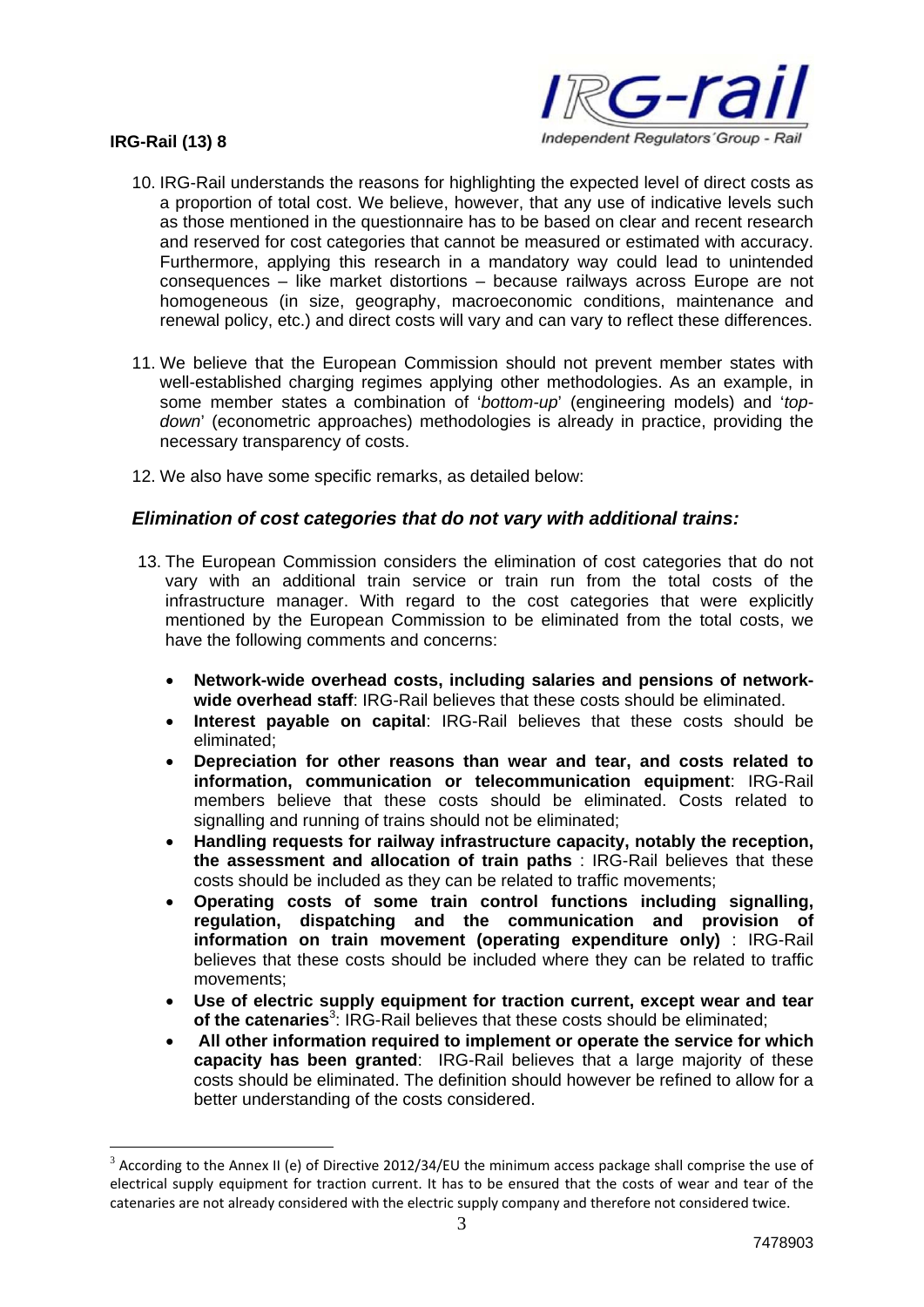

# *Estimation of direct costs*

- 14. The European Commission proposes to ensure that the marginal costs estimates produced by member states stay within the percentages indicated under the proposed methodology (for the share of variable maintenance and renewal costs). In addition, the European Commission also states that direct costs could be calculated on costs differentials of different periods for the same network with different usage levels. IRG-Rail emphasizes that this is unclear. Furthermore it foresees the calculation of direct costs per unit by dividing direct costs by forecast train kilometres. IRG-Rail is concerned about the consistency in the European Commission's proposal, as the approach as a whole is not clear.
- 15. IRG-Rail believes that the estimation of marginal costs can be based on two approaches:
	- Direct estimation of marginal costs based on existing methodologies (econometric and/or engineering approaches); or
	- Calculation of the marginal costs by applying to the remaining costs (ie those remaining after eliminating the costs listed above) an estimated ratio (based on recent studies on marginal cost estimation in rail transport) and dividing those by forecast train.km (or tonne.km or other relevant unit).
- 16. It should be noted that, depending on the cost category, tonne.km, vehicle.km or train.km or other relevant unit could be potentially used. As a consequence, the charging regime may need to allow for the use of different metrics to cover all the cost categories, but has to be consistent within the same market segment (a possible, but not compulsory, differentiation may be made as within the following example: a charge per train.km to cover the direct wear and tear costs of trains using overhead electrified catenaries – if being a market segment – or a charge on a per tonne.km basis to cover the wear and tear-related track costs).

# *IV. Method of maximum values*

- 17. As outlined in the Questionnaire and based on international studies it appears that the European Commission might intend to set some limit values for direct costs, amounting to *e.g.* 2 EUR per train km. IRG-Rail has not seen any evidence on the need for using those maximum values and how they should be calculated. IRG-Rail strongly disagrees with this approach and the fact that an implementing act would mention specific values. As already mentioned above, this could lead to unintended consequences and also to adverse effects, since it would provide infrastructure managers with incentives to set the charges at the limit value, even if the direct costs are lower.
- 18. IRG-Rail is in favour of an approach based on a robust evaluation of direct costs and therefore does not agree with the setting of a single maximum value.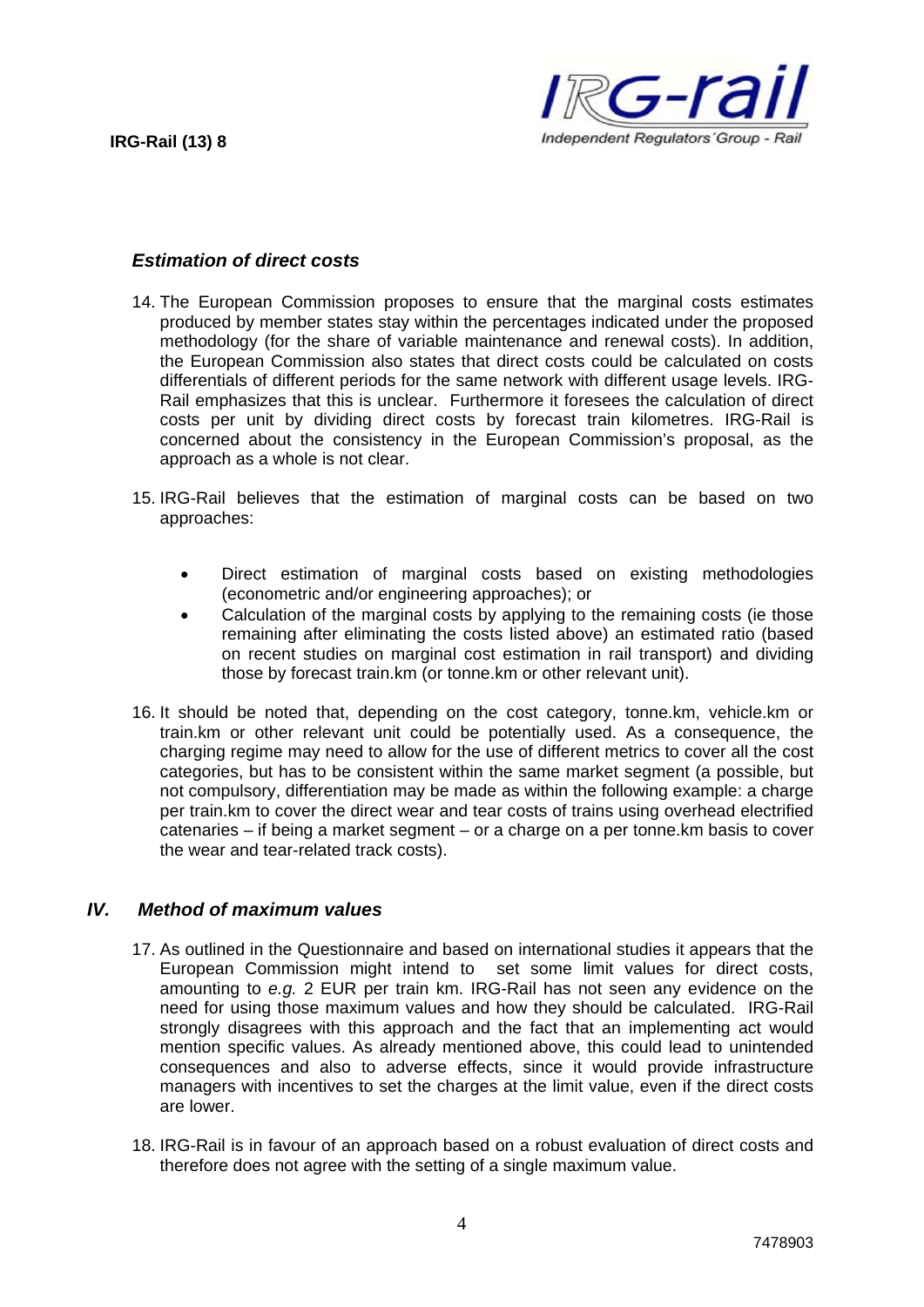

### *V. Data requirement to calculate and control direct costs*

- 19. IRG-Rail emphasizes that the question of data availability has to be addressed as it is an essential prerequisite for any calculation.
- 20. Therefore IRG-Rail welcomes the approach of Directive 2012/34/EU on monitoring of track access charges in Annex VIII (2). We recommend to include this approach in the implementing act to ensure that regulatory bodies are able to fulfil their monitoring/audit functions as quickly and effectively as possible.
- 21. A database based on the application of consistent monitoring principles is a prerequisite for the calculation of reliable and comparable direct costs and track access charges. Annex VIII of Directive 2012/34/EU provides an initial basis for standardising the accounting information to be supplied to regulatory bodies on request for the monitoring of track access charges, in order to allow them to review infrastructure managers' access charges.
- 22. IRG-Rail supports the establishment of a common approach for collecting specific, transparent and plausible cost and revenue information as set out in the information requirements in Annex VIII:

*"(a) different cost categories, in particular providing sufficient information on marginal/direct costs of the different services or groups of services so that infrastructure charges can be monitored;* 

*(b) sufficient information to allow monitoring of the individual charges paid for services (or groups of services); if required by the regulatory body, this information shall contain data on volumes of individual services, prices for individual services and total revenues for individual services paid by internal and external customers;* 

*(c) costs and revenues for individual services (or groups of services) using the relevant cost methodology, as required by the regulatory body, to identify potentially anti-competitive pricing (cross-subsidies, predatory pricing and excessive pricing)."* 

## *VI. Conclusions*

- 23. IRG-Rail supports the European Commission's objective to establish a consistent approach on the development of modalities for the calculation of direct costs. This is consistent with our aims as a group, and is central to the approach that we each take as industry regulators to ensure the effective and efficient management of railway networks.
- 24. We support the overall approach of the European Commission and that the principles governing the consistent calculation of direct costs should be based on:
	- a consistent definition of direct costs;
	- a consistent approach for the calculation of direct costs;
	- transparent calculation and measurement methods:
	- similar methods across member states for econometric estimations (top-down) and technical/engineering approaches (bottom-up);
	- collaboration between national regulatory bodies.